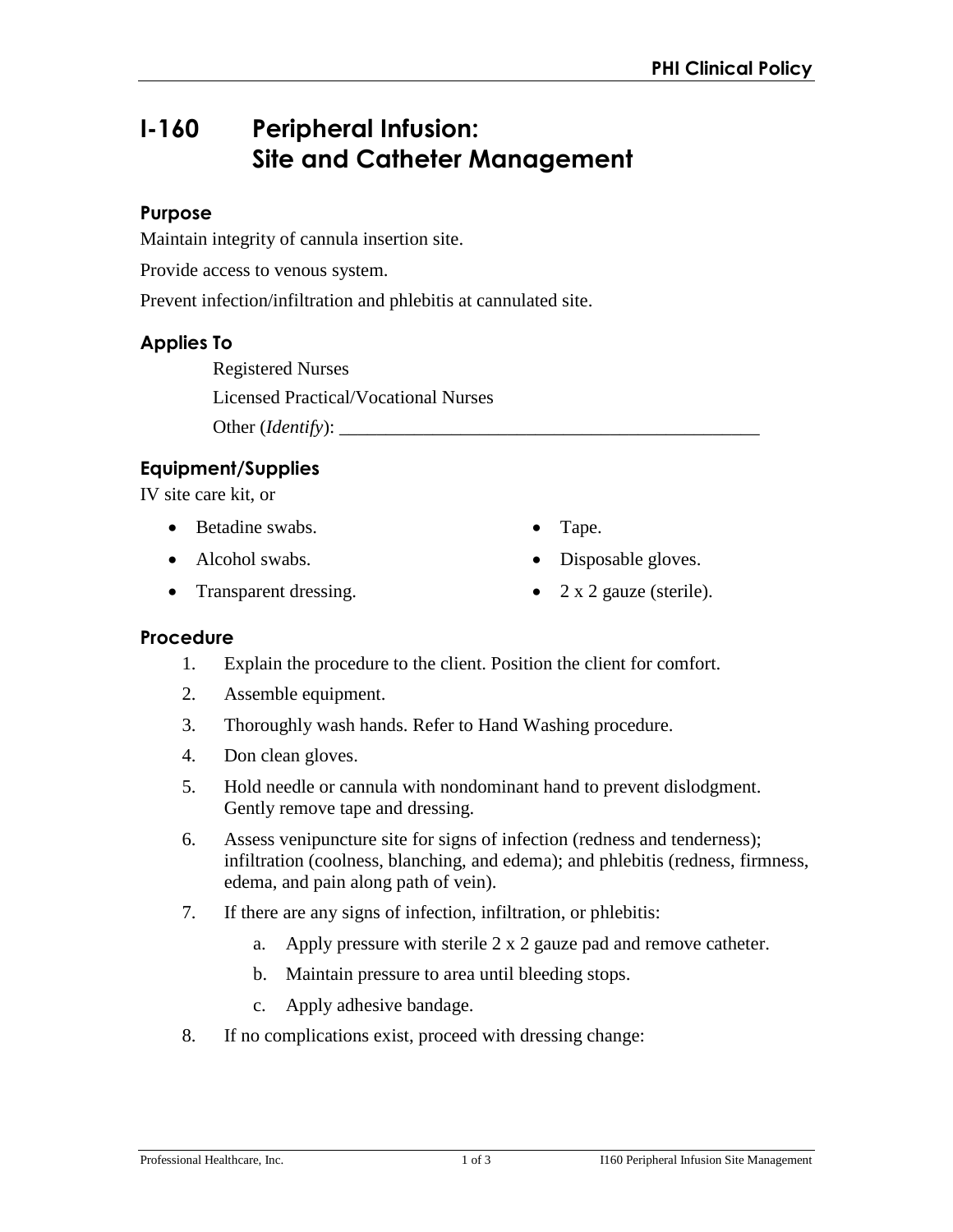- a. Hold needle or cannula at hub. Carefully clean around site with Povodine swab working in circular motion from site outward approximately 3-4 cm.
- b. Allow area to dry.
- c. Reapply transparent dressing and secure site.
- 9. Dressing changes to cannula site are performed whenever they become soiled, wet, or loose.
- 10. IV solutions are changed every 24 hours:
	- a. Clamp the line and remove spike from old container. Quickly insert spike into new container.
	- b. Hang new container and adjust flow rate.
- 11. IV catheter site rotation depends on the type of catheter used. Catheters of Teflon or Vialon are changed every 48-72 hours. Catheters of elastomeric hydrogel can remain in place for extended periods. *Sites must always be changed if there is redness or tenderness or if there are signs of infiltration.*
	- a. When changing the infusion container:
	- b. Reduce IV flow rate. Remove old spike from container, keeping end sterile and above the level of the client's heart.
	- c. Insert the new spike into the IV solution and prime the system.
	- d. Maintaining sterile technique, disconnect old tubing from venipuncture device and carefully attach new, primed tubing.
- 12. Discard disposable items as outlined in the Agency Waste Disposal Policy.

# **Documentation Guidelines**

Document in the clinical record:

- 1. The procedure.
- 2. Condition of venipuncture site.
- 3. Date and time of the procedure.
- 4. Type of solution and flow rate if hanging new IV solution.
- 5. The client's tolerance of the procedure.

## **Related Procedures**

Venipuncture

## **Policy History**

| Approval Date $\vert$ 11/1/2009 |                                                      |
|---------------------------------|------------------------------------------------------|
|                                 | Approved By   Anne Tyson, Herman Pippin, Sandra Hill |
| Revision Date   $12/31/2009$    |                                                      |
|                                 | Approved by   Anne Tyson, Herman Pippin, Sandra Hill |